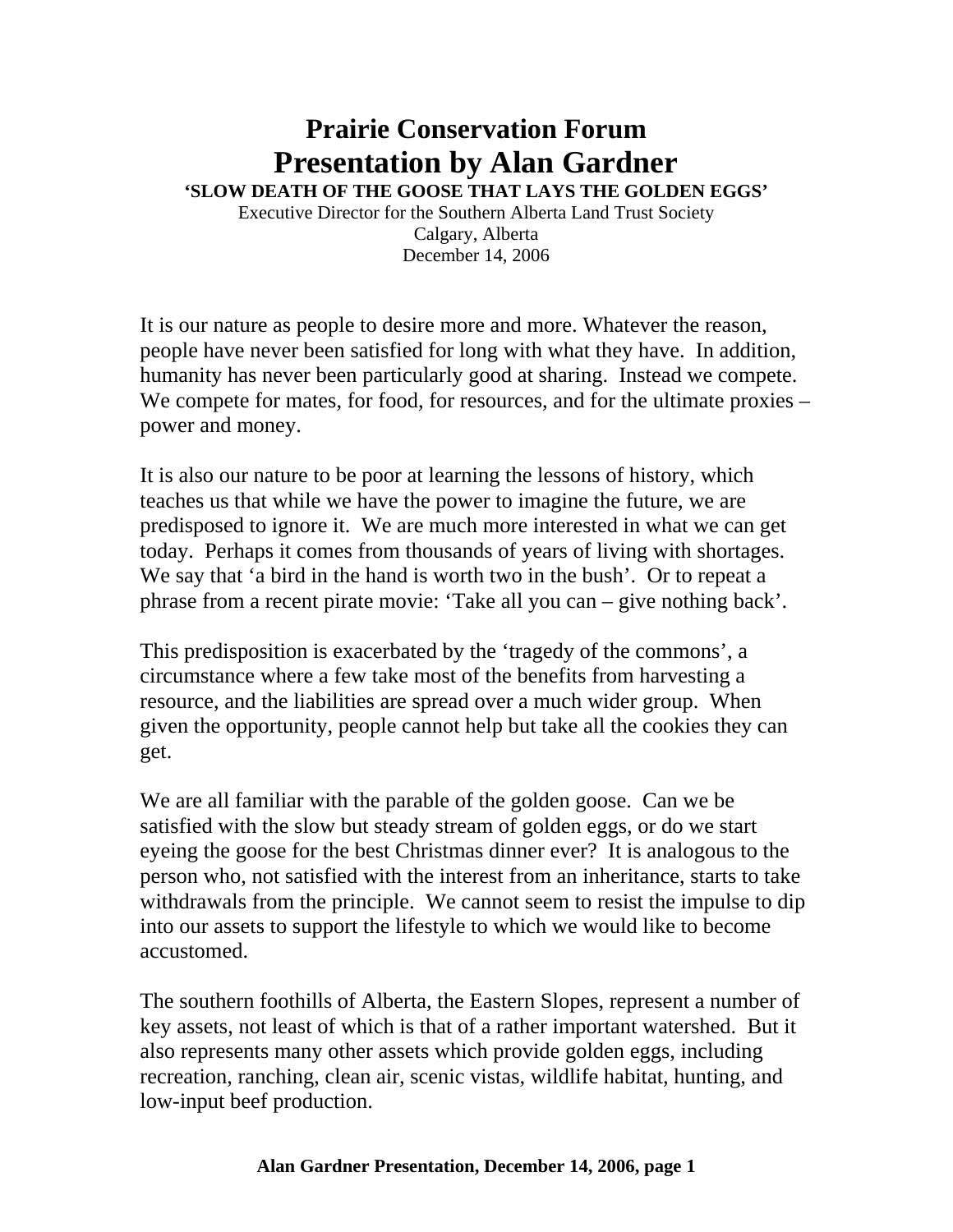The Southern Foothills Study (or SFS) was initiated because people were concerned about the loss of assets. The study is focused on providing us with a look into the future of the southern Alberta foothills landscape. The SFS is driven by the people who actually live and work in the area. We understood that the current policy of zero planning (also known as 'let the market work things out', or 'let's allow anything, anywhere, at any time'), was not going to protect the key assets provided by this landscape.

Many different interests make a claim on the landscape. As a result, landscape planning is very complex and involves many parties. A fundamental goal of the SFS was to provide some science on which to base discussions between land owners, industry and government. It was to promote intelligent discussion rather than draw strict conclusions. The current conflict between landowners, government and resource companies is bad for business, bad for the people who live in the area, and bad for our society as a whole.

Phase One of the study included hiring Dr. Brad Stelfox to populate his ALCES model with the data for our study area and then running what is called the base case, or 'business as usual' scenario. This was completed in September of 2006. It showed that the integrity of the landscape has significantly declined over the past decades and will almost certainly continue to decline – about 2% a year when it comes to water quality. Information on the study and the report download is available at the SALTS website (www.salts-landtrust.org/sfs).

Phase Two of the study included seven public meetings around the study area to show people the results of the ALCES model outcomes, and to get feedback on their reaction. The total attendance at the meetings was just over 600 people. Attendees were asked to fill out a survey form and 344 of them were returned. The preliminary feedback from the survey showed that people are very concerned about the foothills environment, and are willing to modify their own behaviour to protect its essential quality. The study also commissioned a random telephone survey in Calgary and Lethbridge, as well as around the study area, to compare with the results of the paper survey.

Another key feature of the Southern Foothills Study is the emphasis on cumulative effects. The damage being done to the ecosystem is not the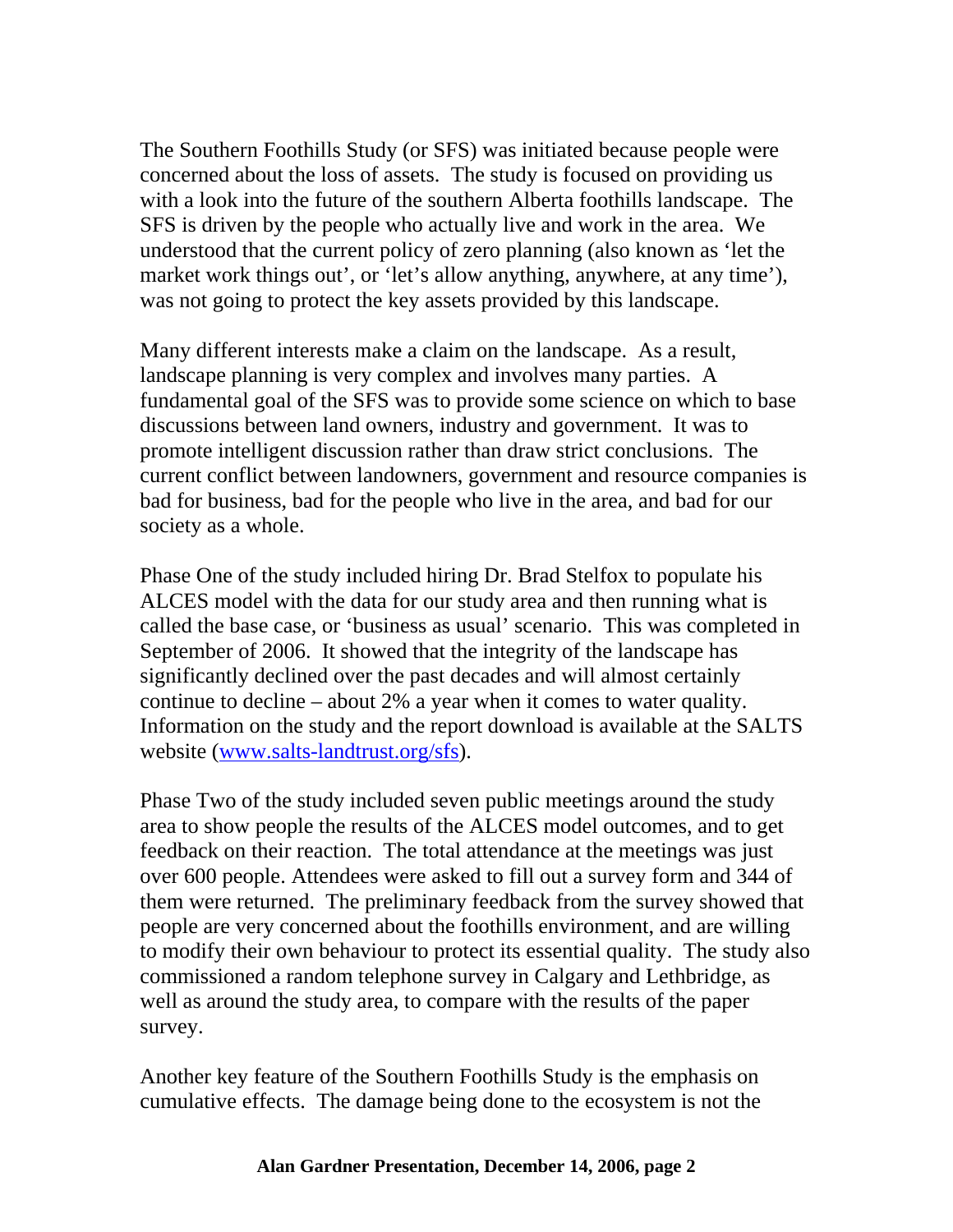result of a single activity. It is the result of many activities, including agriculture, recreation, aggregate mining, and oil and gas, all wanting to use the landscape for their own ends, and with nobody to set a cumulative limit on what they can get.

For example, an oil and gas company buys a mineral lease from the government and does some exploration. Based on this data, their technical folks say they will need a certain number of wells to drain the resource. Whether this is 10 wells or 500 wells, they expect to be able to drill them. They do not expect to be told that the current intensity of agriculture, recreation, and forestry will limit them to 1 or 2 wells per year, or a maximum number of 10 wells. Instead, Alberta Energy and the Alberta Energy Utilities Board pave the way for them to drill pretty well all the wells they want. At the same time, Alberta Sustainable Resource Development is forcing the leaseholder of the Forest Management Agreement to harvest all the trees possible. All the access roads created by these other activities now allow access to scores of people flocking into the countryside for recreational activities. This is the reality of the watershed today. Who speaks for the value of the existing assets of the foothills?

All the interests compete for the golden eggs, and when there aren't enough eggs, the goose will surely be cooked. The question that we must ask ourselves is whether we are willing to stand back and allow our inheritance – the assets of the southern foothills – to be slowly squandered.

If you own your own house without a mortgage then you know very well the value of having an asset. If you have a mortgage, then you can imagine what it would be like to use that monthly payment to improve your lifestyle. Assets allow you to live a better life. Without assets, we are all poorer, whether it is an individual, a community, or a society.

The Southern Alberta Land Trust Society is an environmental land trust that encourages people to place conservation easements on land to protect existing biological assets. It is a method of extending this protection to private land – something government cannot do. Yet, even a conservation easement cannot stop the Energy and Utilities Board from approving wells. It comes down to right of access. Unlimited access means unlimited damage to existing assets, and this equation must be rebalanced to protect the watershed.